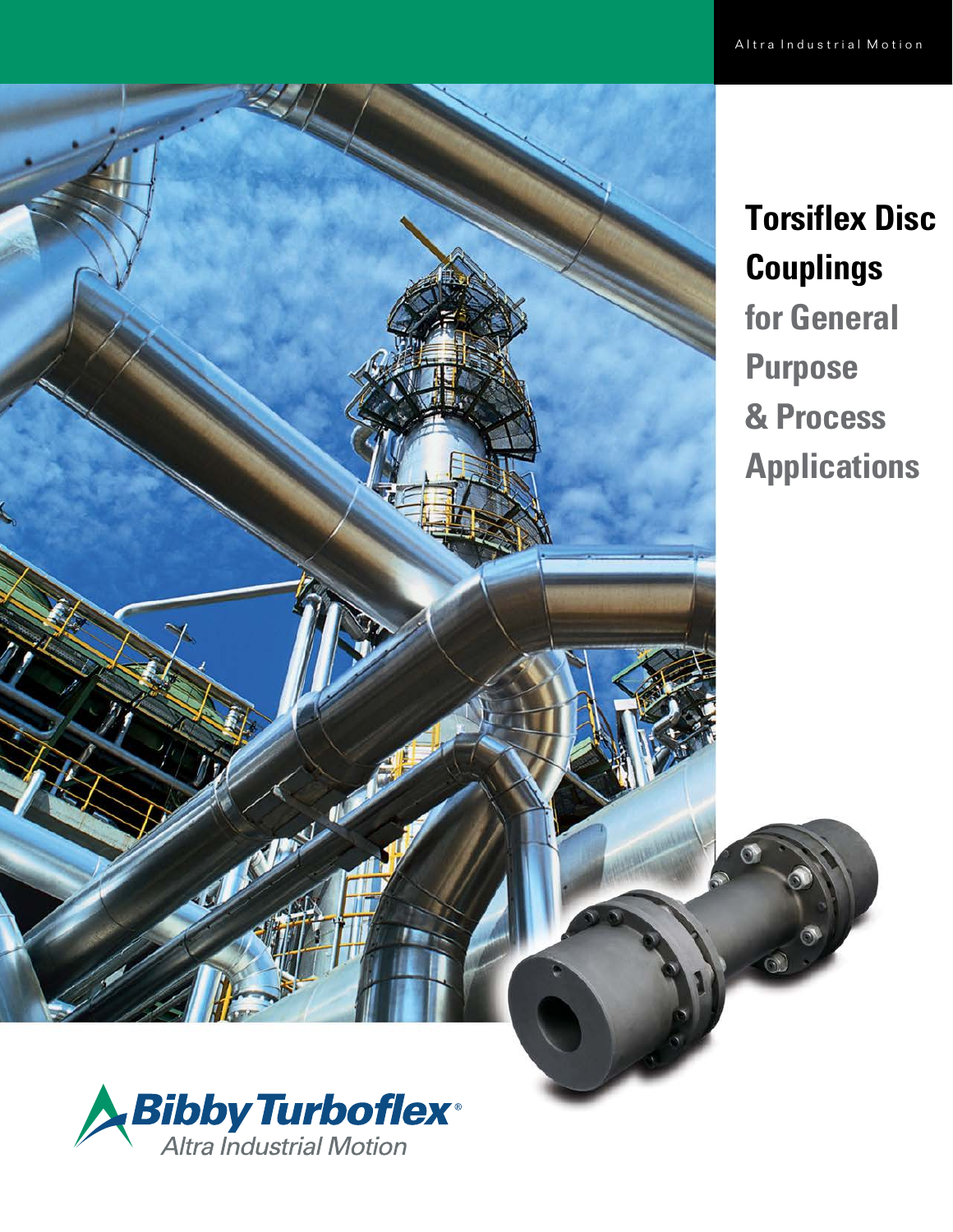# COUPLING STYLE SCREW ADAPTER



AH Large H.B. (Size 17-38)





AHX HUB (SIZE 27-1200) AHX HUB (Size 27-1200)

## TF Ratings

| Coupling<br>Size TF | kW/<br><b>RPM</b> | Rating<br><b>Nm</b> | <b>MAX</b><br><b>SPEED</b> | <b>COUPLING DIMENSIONS</b> |                          |     |                |     | <b>MAX</b><br><b>BORE</b> | Mass<br>Unbored<br>(Solid)<br>Hub (Kg) | <b>MAX</b><br><b>BORE</b> | Mass<br>Unbored<br>(Solid)<br>Hub (Kg) | <b>MAX</b><br><b>BORE</b> | Mass<br>Unbored<br>(Solid)<br>Hub (Kg) |                          | Mass<br>Transmission<br>Unit (Kg) |                              |
|---------------------|-------------------|---------------------|----------------------------|----------------------------|--------------------------|-----|----------------|-----|---------------------------|----------------------------------------|---------------------------|----------------------------------------|---------------------------|----------------------------------------|--------------------------|-----------------------------------|------------------------------|
|                     |                   |                     | <b>RPM</b>                 | A                          | A                        | C   | C <sub>1</sub> | D   | Min DBSE<br>$mm**$        |                                        | Std AH Hub                |                                        | Large AH Hub              |                                        | <b>AHX Hub</b>           | Mass<br>Min Lg                    | Extra per<br>$10 \text{ mm}$ |
| 17                  | 0.018             | 170                 | 25000                      | 73                         | $\overline{\phantom{0}}$ | 37  | 37             | 52  | 70                        | 35                                     | 0.7                       | 52                                     | 1.2                       | $\overline{\phantom{a}}$               | $\overline{\phantom{a}}$ | 0.6                               | 0.02                         |
| 27                  | 0.028             | 270                 | 20000                      | 84                         | 101                      | 40  | 40             | 60  | 70                        | 43                                     | 1.0                       | 59                                     | 1.71                      | 70                                     | 2.5                      | 1.34                              | 0.03                         |
| 38                  | 0.040             | 380                 | 16500                      | 107                        | 117                      | 45  | 45             | 76  | 70                        | 55                                     | 1.8                       | 75                                     | 3.05                      | 83                                     | 3.8                      | 1.95                              | 0.04                         |
| 140                 | 0.147             | 1400                | 12000                      | 127                        | 154                      | 75  | 95             | 101 | 100                       | 73                                     | 4.9                       | $\qquad \qquad$                        | $\overline{\phantom{a}}$  | 100                                    | 13.8                     | 4.4                               | 0.07                         |
| 260                 | 0.272             | 2600                | 10000                      | 154                        | 176                      | 85  | 115            | 121 | 120                       | 88                                     | 7.5                       | $\overline{\phantom{0}}$               | $\qquad \qquad$           | 120                                    | 21.6                     | 7.7                               | 0.1                          |
| 400                 | 0.419             | 4000                | 8500                       | 176                        | 208                      | 105 | 135            | 144 | 140                       | 105                                    | 13.8                      | $\overline{\phantom{0}}$               | $\qquad \qquad -$         | 140                                    | 34                       | 12.5                              | 0.14                         |
| 750                 | 0.785             | 7500                | 7500                       | 203                        | 241                      | 120 | 160            | 166 | 170                       | 120                                    | 21                        | $\overline{\phantom{a}}$               | $\qquad \qquad -$         | 165                                    | 56                       | 20.5                              | 0.23                         |
| 1310                | 1.37              | 13100               | 6500                       | 241                        | 282                      | 145 | 185            | 199 | 200                       | 145                                    | 37                        | $\qquad \qquad -$                      | $\qquad \qquad -$         | 190                                    | 89                       | 35                                | 0.27                         |
| 1900                | 1.99              | 19000               | 5600                       | 279                        | 318                      | 150 | 210            | 233 | 200                       | 170                                    | 52                        | -                                      | $\qquad \qquad$           | 220                                    | 130                      | 46                                | 0.33                         |
| 2500                | 2.62              | 25000               | 5200                       | 296                        | 348                      | 164 | 230            | 240 | 220                       | 175                                    | 61                        | $\overline{\phantom{0}}$               | $\overline{\phantom{0}}$  | 240                                    | 169                      | 58                                | 0.4                          |
| 3300                | 3.46              | 33000               | 4900                       | 327                        | 381                      | 182 | 250            | 270 | 240                       | 190                                    | 84                        | $\overline{\phantom{0}}$               | $\overline{\phantom{a}}$  | 260                                    | 220                      | 78                                | 0.49                         |
| 6000                | 6.28              | 60000               | 4000                       | 395                        | 457                      | 230 | 310            | 322 | 260                       | 230                                    | 151                       | -                                      | $\overline{\phantom{a}}$  | 320                                    | 378                      | 123                               | 0.73                         |
| 7500                | 7.85              | 75000               | 4000                       | 416                        | 457                      | 240 | 310            | 336 | 280                       | 240                                    | 172                       | $\overline{\phantom{0}}$               | $\overline{\phantom{a}}$  | 320                                    | 378                      | 143                               | 0.73                         |
| 8500                | 8.90              | 85000               | 3600                       | 444                        | 503                      | 262 | 345            | 365 | 320                       | 260                                    | 220                       | $\overline{\phantom{0}}$               | $\overline{\phantom{0}}$  | 360                                    | 532                      | 190                               | 0.96                         |
| 11500               | 12.04             | 115000              | 3600                       | 476                        | 503                      | 270 | 345            | 380 | 340                       | 270                                    | 250                       | $\overline{\phantom{0}}$               | $\overline{\phantom{a}}$  | 360                                    | 532                      | 228                               | 1.06                         |
| 12000               | 12.57             | 120000              | 3000                       | 494                        | 556                      | 292 | 385            | 410 | 340                       | 290                                    | 311                       | $\overline{\phantom{0}}$               | $\overline{\phantom{m}}$  | 400                                    | 721                      | 255                               | 1.38                         |
| 16500               | 17.28             | 165000              | 3000                       | 531                        | 556                      | 300 | 385            | 425 | 360                       | 300                                    | 347                       | $\overline{\phantom{0}}$               | $\overline{\phantom{a}}$  | 400                                    | 721                      | 306                               | 1.38                         |

New Sizes Highlited

\* Large Hub Boss Diameter. \*\* The inclusion of additional features such as packing rings, shims and/or electrical insulation will increase the minimum DBSE (Distance Between Shaft Ends).

## Torsiflex Coupling Ranges

Specifically designed for the process pump, fan, blowers, compressors and general industrial markets.

- Plug-in design allows rapid installation and ensures that shaft alignment is always maintained.
- Standard couplings fully compliant with the requirements of API 610 / ISO 14691.
- Engineered version compliant with **API 671 / ISO** 10441.
- Incorporates anti-flail feature.
- Large hubs available.

**AHX Hubs** have been developed to accommodate large diameter shafts on process equipment. Large hubs cannot normally be used because of bolt withdrawal fouling the nearest obstruction. The AHX bolts withdraw from the spacer end thus eliminating this problem, allowing the hub to be mounted close to the equipment casing. Coupling sizes can be kept to a minimum.

- Torsiflex Couplings consist of 2 hubs and a factory assembled transmission unit. Installation involves fitting the hubs to the machinery shaft ends, introducing the transmission unit, then securing with the attachment screws.
- **Maximum Speeds** shown are for standard materials. When higher speeds are required, please consult Bibby Turboflex.
- Peak Torque of 1.75 and Momentary **Torque** of 2.7 times the stated ratings are accepted.
- Spark Free overload protection is provided as a standard feature on all Torsiflex couplings making them suitable for GAS ZONE environments.
- **Suitable** for temperatures of minus 20°C.
- Standard Spacer Lengths 100, 125, 140, 180, & 250mm provide the most economical solution and are generally available from stock. Other spacer lengths are available to order.
- **Standard Couplings** are designed for general purpose applications and are suitable for the majority of process pump, fan, and compressor applications. Special versions available include:
	- Torque overload protection
	- Limited end float
	- Electrical insulation
	- Bolted adapters suitable for high cyclic torques & frequent start
	- Large Hubs (AHX style)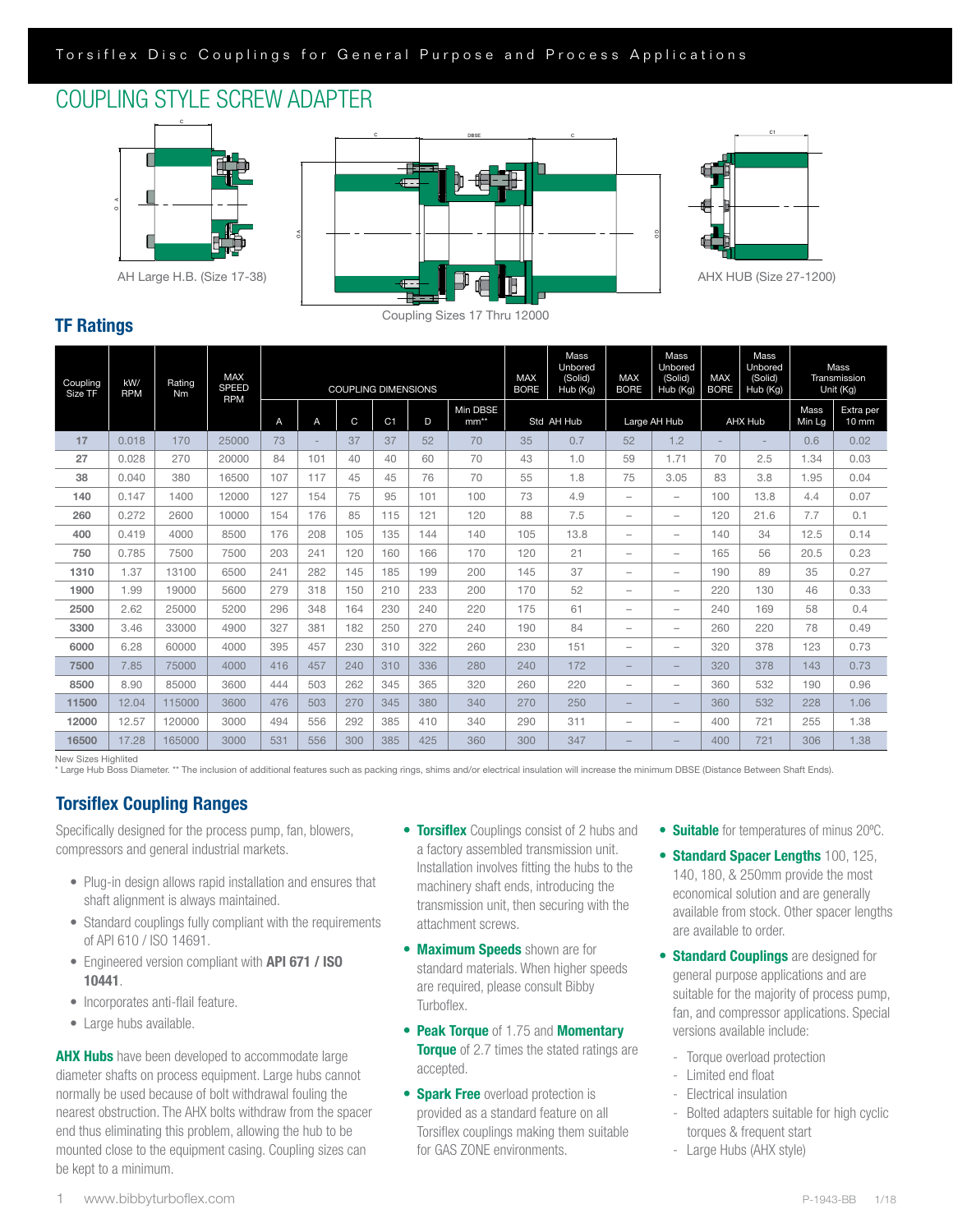# COUPLING STYLE BOLTED ADAPTER





AHX HUB (Size 140-16500)

| Coupling<br>Size TF | kW/<br><b>RPM</b> | Rating<br>Nm | <b>MAX</b><br><b>SPEED</b><br><b>RPM</b> | <b>COUPLING DIMENSIONS</b> |     |     |                | <b>MAX</b><br><b>BORE</b> | Mass<br>Unbored<br>(Solid)<br>Hub (Kg) | <b>MAX</b><br><b>BORE</b> | Mass<br>Unbored<br>(Solid)<br>Hub (Kg) |     | Mass<br><b>Transmission Unit</b><br>(Kg) |                |                              |
|---------------------|-------------------|--------------|------------------------------------------|----------------------------|-----|-----|----------------|---------------------------|----------------------------------------|---------------------------|----------------------------------------|-----|------------------------------------------|----------------|------------------------------|
|                     |                   |              |                                          | A                          | A1  | C   | C <sub>1</sub> | D                         | Min DBSE<br>$mm**$                     |                           | Std LAH Hub                            |     | <b>Standard AHX Hub</b>                  | Mass<br>Min Lg | Extra per<br>$10 \text{ mm}$ |
| 140                 | 0.147             | 1400         | 12000                                    | 154                        | 154 | 85  | 95             | 117                       | 100                                    | 84                        | 7.5                                    | 100 | 13.8                                     | 5.1            | 0.07                         |
| 260                 | 0.272             | 2600         | 10000                                    | 176                        | 176 | 105 | 115            | 138                       | 120                                    | 99                        | 12.8                                   | 120 | 21.6                                     | 8              | 0.1                          |
| 400                 | 0.419             | 4000         | 8500                                     | 203                        | 204 | 120 | 135            | 158                       | 140                                    | 113                       | 19.2                                   | 140 | 34                                       | 13.2           | 0.14                         |
| 750                 | 0.785             | 7500         | 7500                                     | 241                        | 241 | 145 | 160            | 190                       | 170                                    | 136                       | 33.5                                   | 165 | 56                                       | 23.4           | 0.23                         |
| 1310                | 1.37              | 13100        | 6500                                     | 282                        | 282 | 150 | 185            | 230                       | 200                                    | 164                       | 50.6                                   | 190 | 89                                       | 39             | 0.27                         |
| 1900                | 1.99              | 19000        | 5600                                     | 318                        | 318 | 150 | 210            | 262                       | 200                                    | 187                       | 65.9                                   | 220 | 130                                      | 39             | 0.33                         |
| 2230                | 2.34              | 22300        | 5600                                     | 318                        | 318 | 160 | 210            | 262                       | 220                                    | 187                       | 70.1                                   | 220 | 130                                      | 45             | 0.33                         |
| 2500                | 2.62              | 25000        | 5200                                     | 332                        | 348 | 164 | 230            | 276                       | 220                                    | 197                       | 79                                     | 240 | 169                                      | 51             | 0.4                          |
| 3200                | 3.35              | 32000        | 5200                                     | 348                        | 348 | 175 | 230            | 292                       | 240                                    | 209                       | 95                                     | 240 | 169                                      | 63             | 0.4                          |
| 3300                | 3.46              | 33000        | 4900                                     | 364                        | 381 | 182 | 250            | 302                       | 240                                    | 216                       | 106                                    | 260 | 220                                      | 68             | 0.49                         |
| 4800                | 5.03              | 48000        | 4900                                     | 381                        | 381 | 200 | 250            | 310                       | 260                                    | 221                       | 123                                    | 260 | 220                                      | 79             | 0.58                         |
| 6000                | 6.28              | 60000        | 4000                                     | 436                        | 457 | 230 | 310            | 358                       | 260                                    | 256                       | 188                                    | 320 | 378                                      | 106            | 0.73                         |
| 7500                | 7.85              | 75000        | 4000                                     | 457                        | 457 | 240 | 310            | 370                       | 280                                    | 264                       | 210                                    | 320 | 378                                      | 123            | 0.73                         |
| 8500                | 8.90              | 85000        | 3600                                     | 484                        | 503 | 262 | 345            | 400                       | 320                                    | 286                       | 264                                    | 360 | 532                                      | 163            | 0.96                         |
| 11500               | 12.04             | 115000       | 3600                                     | 503                        | 503 | 270 | 345            | 415                       | 340                                    | 296                       | 295                                    | 360 | 532                                      | 190            | 1.06                         |
| 12000               | 12.57             | 120000       | 3000                                     | 540                        | 556 | 292 | 385            | 444                       | 340                                    | 317                       | 366                                    | 400 | 721                                      | 216            | 1.38                         |
| 16500               | 17.28             | 165000       | 3000                                     | 556                        | 556 | 300 | 385            | 456                       | 360                                    | 326                       | 395                                    | 400 | 721                                      | 250            | 1.38                         |

New Sizes Highlited

New Sizes Highlited<br>\* Large Hub Boss Diameter. \*\* The inclusion of additional features such as packing rings, shims and/or electrical insulation will increase the minimum DBSE (Distance Between Shaft Ends).

### Selection Procedure

- 1. Select an appropriate service factor "SF"
- 2. Calculate rating  $=$  Power (kW) x SF/Speed (rpm)
- 3. Select a coupling with sufficient rating
- 4. Check hub bore is capable of accommodating shafts
- 5. Check Speed is within the maximum for the coupling selected
- 6. Specify required dynamic balance
- 7. Specify the distance between shaft ends and check this is not less than the minimum for the selected coupling

Eg. 90kW Direct on line electric motor driving a centrifugal pump at 3,000 rpm. Distance between shaft end = 140mm  $Rating = 90 \times 1.5 = 0.045kW$ /rpm 3000

#### Selection TF0140L140 Screwed Adapter

Max hub bore = 73mm Standard Hub Max hub bore = 100mm AHX Hub

or<br>Selection TFO14OL14O Bolted Adapter Max hub bore = 84mm LAH Hub Max hub bore  $= 100$ mm AHX Hub

### Service Factors

| <b>Driver</b>                               | Driven                                                                      | Service Factor (SF) |
|---------------------------------------------|-----------------------------------------------------------------------------|---------------------|
| Turbines, Soft start<br>motors              | <b>Steady Torque</b><br>Eq. Centrifugal pumps                               | 1.2                 |
| DOL (Direct On line)<br><b>Start Motors</b> | <b>Fluctuating Torque</b><br>Pumps, Rotary compressors<br>(frequent starts) | 1.5<br>(2)          |
| DOL (Direct On line)<br><b>Start Motors</b> | <b>Reciprocating Compressors</b><br>$1 - 3$ cylinders                       | 3                   |
| DOL (Direct On line)<br><b>Start Motors</b> | <b>Reciprocating Compressors</b><br>4 - 6 cylinders                         | $\mathfrak{D}$      |
| DOL (Direct On line)<br><b>Start Motors</b> | <b>Reciprocating Compressors</b><br>over 6 cylinders                        | 1.5                 |
| DOL (Direct On line)<br><b>Start Motors</b> | <b>Centrifugal Fans</b><br>forced draught                                   | 1.5                 |
| DOL (Direct On line)<br><b>Start Motors</b> | <b>Cooling Tower</b><br>induced draught                                     | $\mathcal{P}$       |

For all other applications please contact Bibby Turboflex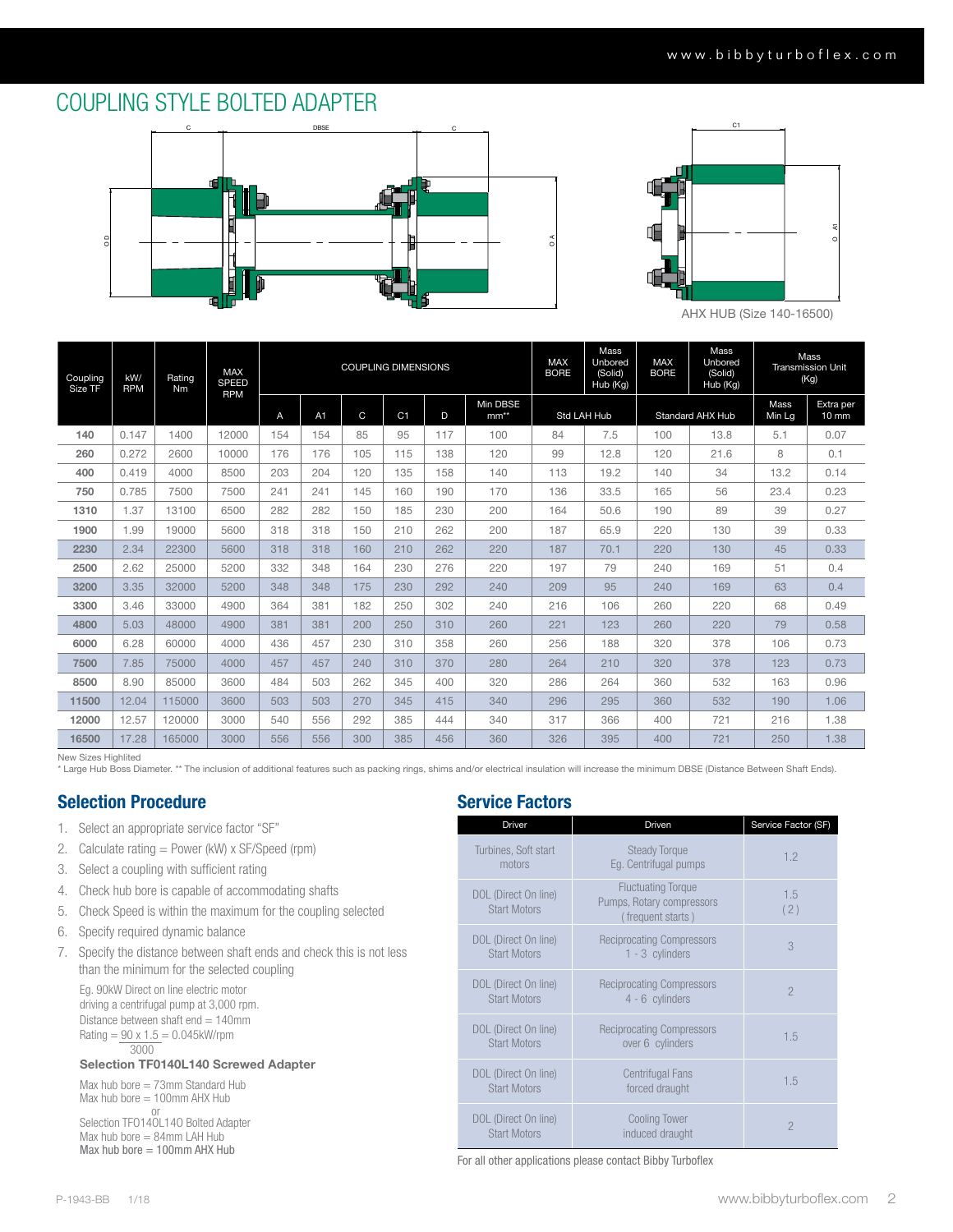# TYPE TFCFT COMPOSITE TUBE ("PLUG-IN") COUPLINGS



| Size  |               | Rating | <b>Max Bore</b><br>(mm) | Applicable<br>Tube | <b>Dimensions</b> |             |     |     |     |  |  |
|-------|---------------|--------|-------------------------|--------------------|-------------------|-------------|-----|-----|-----|--|--|
|       | <b>Kw/RPM</b> | Nm     |                         |                    | A1                | B(Tube OD)  | A   | C   | D   |  |  |
| 140   | 0.147         | 1400   | 73                      | T3/T4              | 147/192           | 107/157     | 127 | 95  | 101 |  |  |
| 260   | 0.272         | 2600   | 88                      | T4/T5              | 198/246           | 157/207     | 154 | 115 | 121 |  |  |
| 400   | 0.419         | 4000   | 105                     | <b>T4/T5/T6</b>    | 198/246/302       | 157/207/269 | 176 | 135 | 144 |  |  |
| 750   | 0.785         | 7500   | 120                     | <b>T5/T6</b>       | 252/308           | 207/269     | 203 | 160 | 166 |  |  |
| 1310  | 1.37          | 13100  | 145                     | T <sub>6</sub>     | 313               | 269         | 241 | 185 | 199 |  |  |
| 1900  | 1.99          | 19000  | 170                     | <b>T6/T7</b>       | 325/410           | 269/350     | 279 | 210 | 233 |  |  |
| 2500  | 2.62          | 25000  | 175                     | <b>T6/T7</b>       | 345/430           | 260/350     | 296 | 230 | 240 |  |  |
| 3300  | 3.46          | 33000  | 190                     | <b>T7/T8</b>       | 430/550           | 350/471     | 327 | 250 | 270 |  |  |
| 6000  | 6.28          | 60000  | 230                     | T <sub>8</sub>     | 570               | 471         | 395 | 310 | 322 |  |  |
| 8500  | 8.9           | 85000  | 260                     | T <sub>8</sub>     | 570               | 471         | 444 | 345 | 365 |  |  |
| 12000 | 12.57         | 120000 | 290                     | T <sub>9</sub>     | 613               | 517         | 494 | 385 | 410 |  |  |

| Single Span Configuration |      |           |      |     |          |  |  |  |  |  |
|---------------------------|------|-----------|------|-----|----------|--|--|--|--|--|
| Tube Ref.                 |      | Min. DBSE |      |     |          |  |  |  |  |  |
|                           | 3000 | 1500      | 1000 | 750 | (meters) |  |  |  |  |  |
| T <sub>3</sub>            | 2.6  | 3.7       | 4.5  | 5.2 | 0.8      |  |  |  |  |  |
| <b>T4</b>                 | 3.1  | 4.5       | 5.5  | 6.6 | 0.8      |  |  |  |  |  |
| T <sub>5</sub>            | 3.6  | 5.1       | 6.3  | 7.3 | 0.8      |  |  |  |  |  |
| <b>T6</b>                 | 4.1  | 5.7       | 7.1  | 8.2 |          |  |  |  |  |  |
| T7                        | 4.4  | 6.6       | 7.7  | 8.9 |          |  |  |  |  |  |
| T <sub>8</sub>            | 4.8  | 6.8       | 8.4  | 9.5 | 1.5      |  |  |  |  |  |
| T9                        | 5    | 7.1       | 8.7  | 9.9 | 1.5      |  |  |  |  |  |



Combined Anti-Flail system and Thrust Button. The Thrust Button is used to support the central spacer in vertical operation.



Taper Bush use in the hub at one end of the coupling to permit axial adjustment upon installation. Other clamp systems can also be incorporated into the designs. Please consult Bibby Turboflex.

Special features can be designed into the coupling to suit the application. Taper Lock bushes, thrust buttons for vertical applications, shrink discs, and seal removal pieces are common additions.

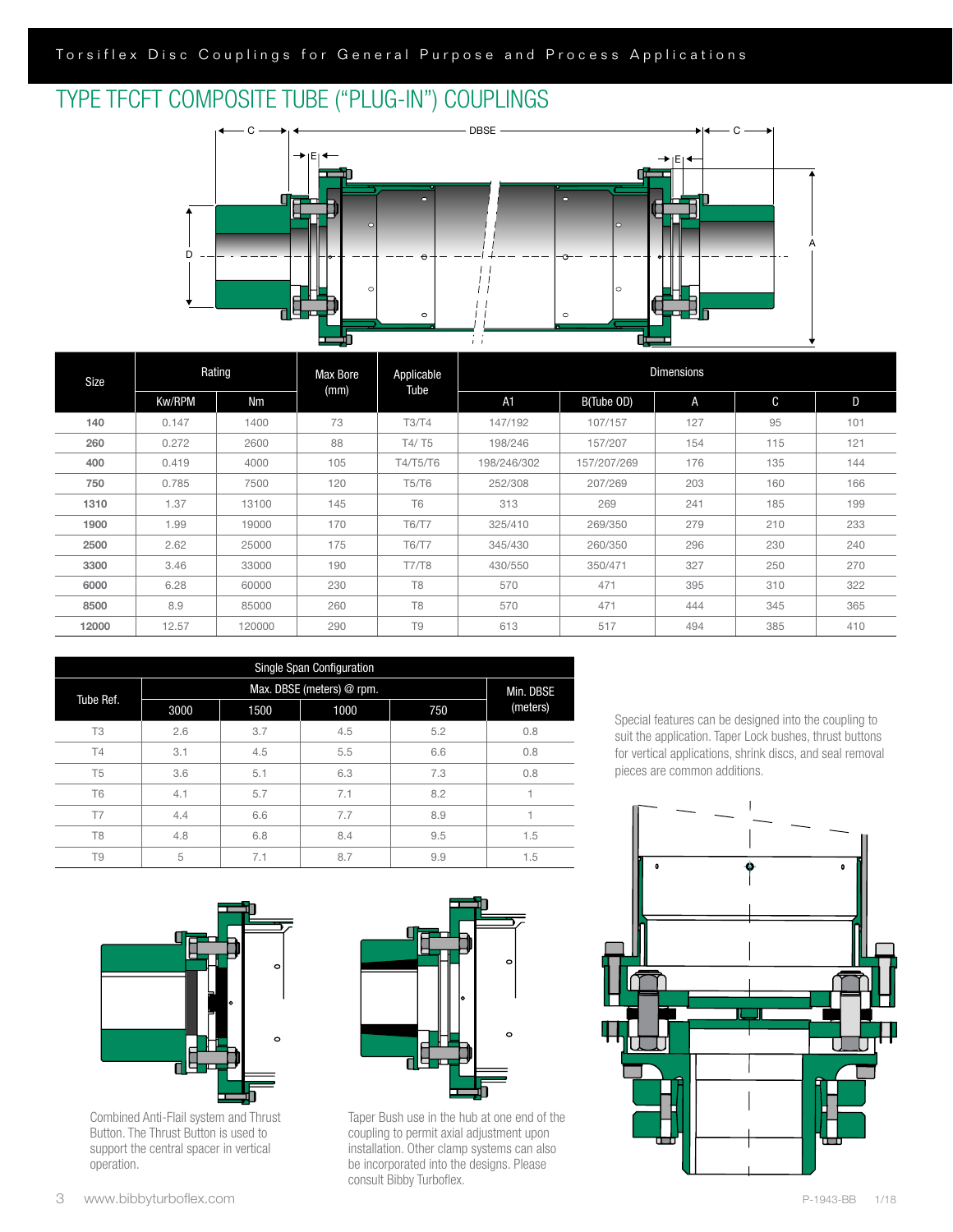### Type TFCFT Composite Tube ("Plug-in") Couplings

The TFCFT range of composite tube disc couplings has been designed using the latest material technology- providing lower mass and greater strength. This type of unit was, originally, designed to meet the requirements of cooling towers but has since been adapted to meet the requirements of many alternative applications, specifically long vertical pump and marine drives. In addition to the disc coupling applications, Bibby Turboflex have developed the use of composite tubes in a number of other areas. The tubes have been designed and supplied for use in hovercraft fans, performance car drive shafts and high speed test beds. The tubes are filament wound on accurate mandrels using computer controlled machinery. The resulting tube is cured whilst on the mandrel. This process leads to high accuracy with regard to tube dimensions, roundness and straightness all of which aid in the ability of Bibby Turboflex to supply an extremely high quality product.

Purpose developed software enables Bibby Turboflex to offer tube with fibre windings at angles adjusted to give the optimum performance for specific lateral critical, torque and torsional stiffness requirements.

Bibby Turboflex have the option to wind tubes using a variety of fibres, each of which give specific advantages.

- Carbon Fibre- This is the principle material giving a high strength/low mass option for the tubes. This is considered as the standard for the TFCFT range of couplings.
- Glass Fibre Glass fibre offers a low cost solution for many applications of moderate length. The mass to stiffness ratio is less favourable than that for Carbon Fibre but such units do have applications to which they are ideally suited.
- Carbon/Glass Mix- The fibre winding approach adopted by Bibby Turboflex enables us to combine these materials to use the advantages of both to give the optimum solution for a specific application.
- High Modulus Fibre- Due to its high cost and limited availability, the use of high modulus fibre is generally only adopted for the more extreme applications to give optimum solutions.

The tubes are wrapped in a pigment treated glass fibre layer, which serves to protect them against physical damage and Ultra-Violet degradation.

## Type TFCFT Composite Tube ("Plug-in") Couplings

### Cooling Tower Fan Drives

Bibby Turboflex composite shaft couplings are perfectly suited for driving cooling tower fans. Their ability to operate over long lengths without central bearings, combined with their inherently low mass and generous misalignment capacity, keeps maintenance of the equipment to a minimum. The maintenance free nature of the Bibby Turboflex disc couplings means the units become virtually "fit & forget".

The design is such as to make site assembly as easy as possible. The units can be supplied in standard carbon steel with a variety of protective coatings or, if required, in stainless steel.

### Vertical Pump Drives

Bibby Turboflex composite shaft couplings can be employed to great advantage in deep well pump applications such as encountered in water & sewage pumping stations. Their ability to cover long spans without the need for central bearings and their inherent low mass can considerably reduce maintenance costs on units.

This is something advantageous on remote operated or inaccessible plants especially in conjunction with the "fit & forget" nature of the Bibby Turboflex disc couplings.

Material & coatings can be varied to suit the requirements of particular applications.

Axial length adjustment can be incorporated in the couplings in various ways which, when coupled with the generous misalignment capacity and ease of assembly design, can reduce installation time.

When necessary, thrust pins can be added to the unit to support the mass of the central spacer.

### Marine Drives

Bibby Turboflex composite shaft couplings have been successfully utilised in marine applications for both ships & hovercrafts.

The low mass and minimal vibration levels, together with the ability to handle long spans without support bearings, have proved a benefit in many such applications.

### Special Applications

Bibby Turboflex disc couplings with composite spacer shafts are used in many special applications. Their low mass & low inertia, coupled with the ability to adjust the torsional & lateral characteristics of the shaft during manufacture, have made them applicable for many cases where conventional couplings have been inappropriate. Whilst the application for these shafts is as wide as that for couplings themselves, particular success has been found in marine applications, automobile drives and high speed engine test beds.

Whilst the composite shafting is primarily intended for use with Bibby Turboflex disc couplings, it can equally well be incorporated into any other of our wide range of products.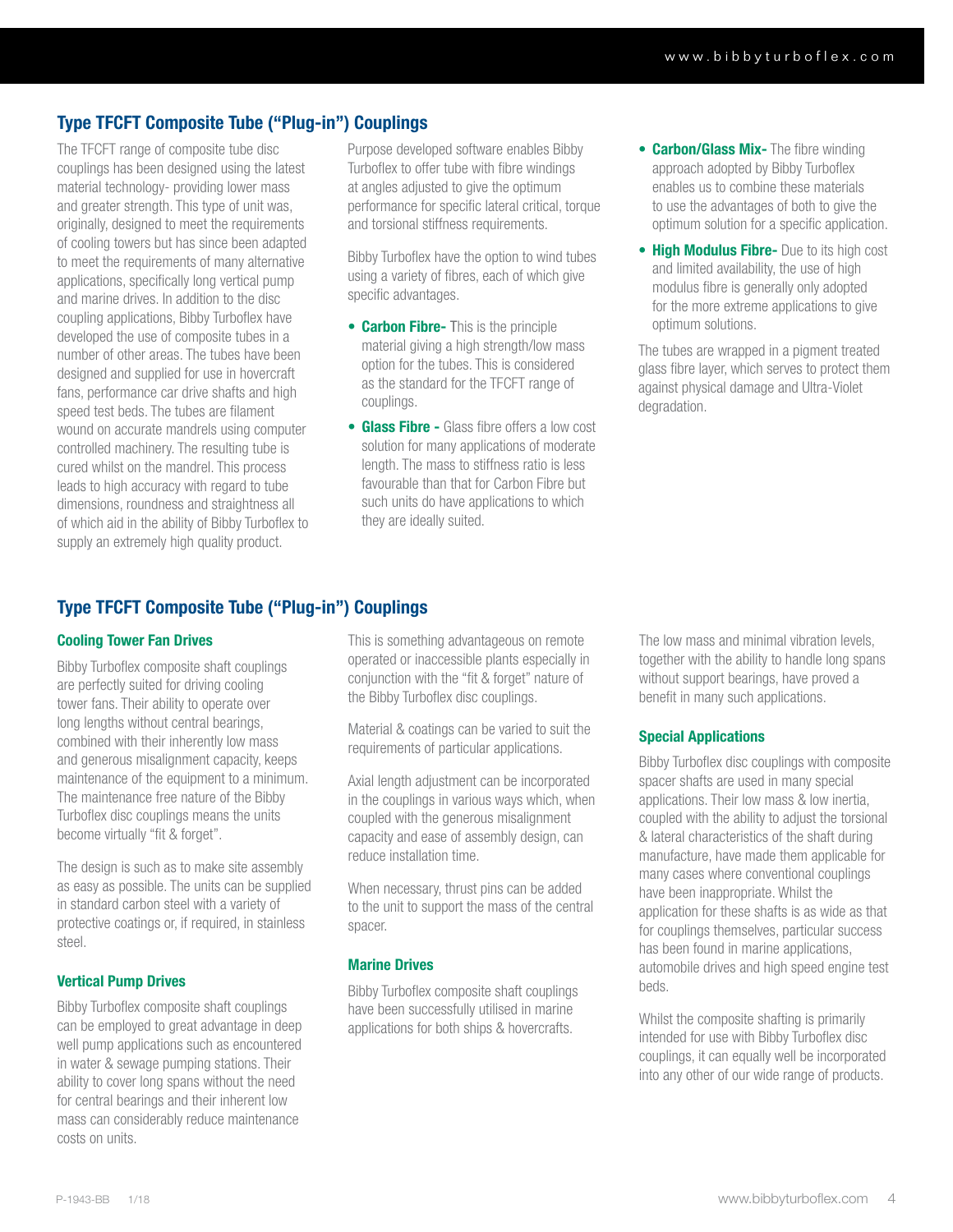### Misalignment Data

These will be supplied upon request with any order. Guidelines are available for assessment at preliminary stages. The methods of machinery alignment vary accordingly to personal preference. Simple recommended methods are highlighted in our Installation Instructions which are available upon request. The following is a guide to acceptable misalignments at installation.

Note, however, that if machinery growths are known the values may be adjusted in the form of pre-deflection, etc. In addition, please note that the values shown here are MAXIMUM values. Reduction in these values will reduce bearing loads and improve the allowance for misalignment due to machinery settlement, etc. thus ensuring greater machinery life and trouble free operation of the coupling.

### Installation Alignment

| Recommended Installation Alignments shown as % of the Maximum Permitted values for the Couplings |                              |  |  |  |  |  |  |
|--------------------------------------------------------------------------------------------------|------------------------------|--|--|--|--|--|--|
| Allowable Angular / Radial Misalignment                                                          | Allowable Axial Misalignment |  |  |  |  |  |  |
| 20% Maximum                                                                                      | 10% Maximum                  |  |  |  |  |  |  |
|                                                                                                  |                              |  |  |  |  |  |  |

*Note: Angular / Radial as percentage of stated value for 'Point A'. Axial as percentage of stated value for 'Point C'.*

### TF Misalignment

| Coupling<br>Size TF | Max. Angular<br>Misalignment<br>$($ Deg $)$ | Bending<br>Moment<br>(Nm) | Max. Axial<br>Deflection (Zero<br>Angular Misalignment)<br>(mm) | Max.<br>Axial<br><b>Thrust</b><br>(N) | Max. Axial<br>Deflection at full<br>Angular Misalignment<br>(mm) | Axial<br>Thrust<br>(N) |  |  |
|---------------------|---------------------------------------------|---------------------------|-----------------------------------------------------------------|---------------------------------------|------------------------------------------------------------------|------------------------|--|--|
|                     | Point A (1) (2)                             | (4)                       | Point C (3)                                                     |                                       | Point B (4)                                                      |                        |  |  |
|                     | Per Element                                 |                           |                                                                 |                                       | Per Assembly                                                     |                        |  |  |
| 17                  | 0.5                                         | tba                       | 1.2                                                             | 333                                   | 0.25                                                             | 28                     |  |  |
| 27                  | .05                                         | tba                       | 1.5                                                             | 450                                   | 0.38                                                             | 40                     |  |  |
| 38                  | 0.5                                         | tba                       | $\overline{2}$                                                  | 470                                   | 0.5                                                              | 42                     |  |  |
| 140                 | 0.5                                         | 13.5                      | 2.4                                                             | 1082                                  | 0.5                                                              | 81                     |  |  |
| 260                 | 0.5                                         | 20                        | 3                                                               | 1980                                  | 0.7                                                              | 151                    |  |  |
| 400                 | 0.5                                         | 33                        | 3.8                                                             | 3160                                  | 1.2                                                              | 340                    |  |  |
| 750                 | 0.5                                         | 50                        | 4.6                                                             | 5440                                  | 1.5                                                              | 594                    |  |  |
| 1310                | 0.5                                         | 82                        | 5.5                                                             | 7800                                  | 1.8                                                              | 867                    |  |  |
| 1900                | 0.33                                        | 131                       | 4.4                                                             | 9615                                  | 1.4                                                              | 1070                   |  |  |
| 2230                | 0.33                                        | 226                       | 4.8                                                             | 17300                                 | 1.9                                                              | 2532                   |  |  |
| 2500                | 0.33                                        | 172                       | 4.8                                                             | 11236                                 | 1.5                                                              | 1214                   |  |  |
| 3200                | 0.33                                        | 237                       | 4.9                                                             | 15775                                 | 1.6                                                              | 1784                   |  |  |
| 3300                | 0.33                                        | 194                       | 5.3                                                             | 13695                                 | 1.6                                                              | 1438                   |  |  |
| 4800                | 0.33                                        | 297                       | 5.2                                                             | 18500                                 | 1.5                                                              | 1820                   |  |  |
| 6000                | 0.33                                        | 390                       | 6.5                                                             | 20100                                 | 2.1                                                              | 2190                   |  |  |
| 7500                | 0.33                                        | 457                       | 6.5                                                             | 24000                                 | $\overline{2}$                                                   | 2490                   |  |  |
| 8500                | 0.33                                        | 504                       | 7.2                                                             | 29400                                 | 2.5                                                              | 3500                   |  |  |
| 11500               | 0.33                                        | 645                       | 6.9                                                             | 32000                                 | 2.1                                                              | 3264                   |  |  |
| 12000               | 0.33                                        | 595                       | 8.1                                                             | 32900                                 | 2.8                                                              | 3690                   |  |  |
| 16500               | 0.33                                        | 893                       | 8                                                               | 41850                                 | 2.6                                                              | 4346                   |  |  |

#### Definition of Misalignment



#### 5 www.bibbyturboflex.com P-1943-BB 1/18

# Type TF - Materials

The following standard materials of construction are used in the Torsiflex range. Alternative materials are available for special applications on request. Hubs: Carbon Steel Spacers: Carbon Steel Adapters: Carbon Steel Discs: Stainless Steel (301) Bolts: Alloy Steel Nuts: Alloy steel Overload Collars: High strength 'non-sparking' material

{εx} ATEX Approval Certificate No. SIRA 03XT205

### Allowable Misalignments for Disc Couplings



1. Combined angular/radial misalignment

2. 1 degree angle is equivalent to 0.017 mm/mm radial misalignment

3. At zero speed (Static) 4. At maximum speed & continuous rated torque

### Definition of Misalignments Angular & Radial Misalignment in "Combination" Angular & Radial Misalignment in 'Combination' Definition of Misalignments Angular & Radial Misalignment in "Combination"

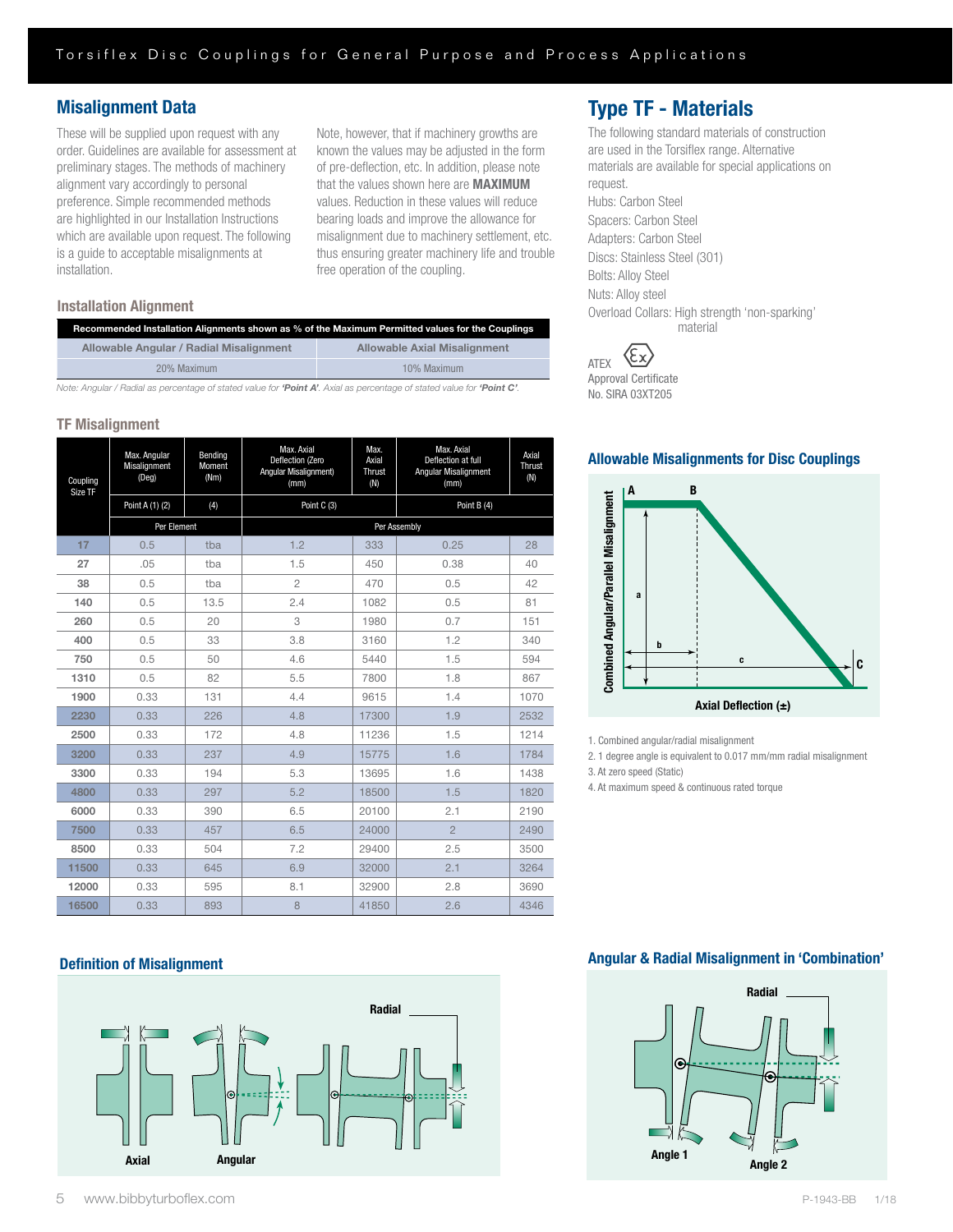

# Torsiflex Couplings

# NOW AVAILABLE WITH TORSI-LOCK® HUBS

# Torsi-Lock provides the ease of a slip fit with the power of a shrink fit

Altra Couplings has responded to industry demand for a cold-install hub that provides the secure torque transmission and balance repeatability of an interference fit. We've combined shaft locking devices with Torsiflex to provide a pre-engineered solution that meets the balance requirements of API 610.

- Cold Install means NO HOT WORK PERMITS, providing added safety and productivity in hazardous environments
- Easy, repeatable removal and installation
- Eliminates fretting of hub to shaft
- Compensates for variances in shaft spacing slip on and fix in the needed location
- May be used with keyed or keyless shafts (half key recommended with keyed shafts)
- Fully pre-engineered solution
	- Correct material selection to prevent permanent shrink of hub to shaft
	- Lightest weight locking device/hub combination selected
- **balance performance.** - Hub and locking device balanced and match marked to assure optimum

*For more information visit www.bibbyturboflex.com* 

ØH ØA



Torsi-Lock can be specified for one or both hubs and sized to accommodate a variety of shaft diameters.